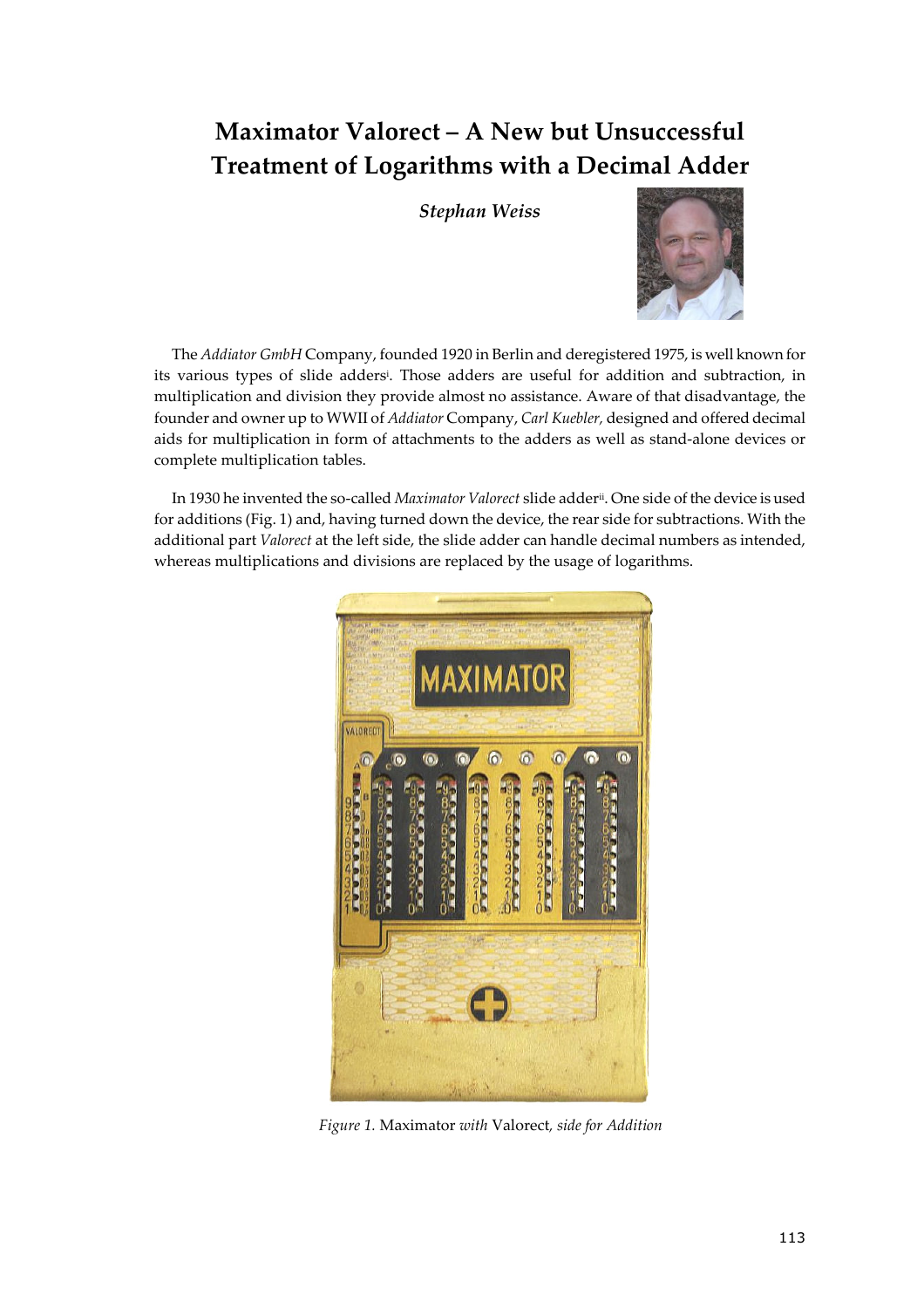To the device belongs a printed graphical logarithmic table, consisting of two sheets of paper with dimensions  $11 \times 17.5$  cm  $(4.3 \times 6.9)$ , the columns printed with white background for the numbers and green background for the logarithms (Fig. 2). The scale itself is 408 cm (13.4 ft.) long in total and allows to read off four decimal places. In an advertising description from July 1931, the table is correctly called mantissa table and not logarithmic table<sup>iii</sup>.

|  | 105               | 021               |                   | 0/0        |                          | 118             |            | 171              |  |
|--|-------------------|-------------------|-------------------|------------|--------------------------|-----------------|------------|------------------|--|
|  |                   |                   |                   | 069        | 131                      | 2117            | 148        | 170              |  |
|  | tqp,              | 020               | 117               | $830^{11}$ |                          |                 |            | <b>2169</b>      |  |
|  | Copyry            | -019              | 116               | 1067       | 130<br>129               | 2116            | 147<br>146 | $= 168$          |  |
|  |                   | 2018              |                   |            |                          | 2115            |            | 2167             |  |
|  | 104               | 2017              |                   | 1066       |                          | 2114            |            | E <sub>166</sub> |  |
|  |                   | 2016              |                   | 1065       |                          | <b>113</b>      |            | 2165             |  |
|  |                   | 1015              |                   | 2064       |                          | 3112            |            | $= 164$          |  |
|  | D.R.G.M           |                   |                   | 2063       |                          | $rac{3}{2}$ 111 |            | $= 163$          |  |
|  |                   | 1014              |                   | 1062       |                          |                 |            | $\equiv$ 162     |  |
|  | 103<br>102<br>101 | 2013              | 115<br>114<br>113 |            | 128<br>$1056$ 127<br>126 | 2110            | 145<br>144 | <b>2161</b>      |  |
|  |                   | 2012              |                   | 1061       |                          | 109             |            | ·160             |  |
|  |                   | 2011              |                   | 1060       |                          | 108             |            | <b>159</b>       |  |
|  |                   | .010              |                   | 1059       |                          | 2107            |            | :158             |  |
|  |                   | .009              |                   | 2058       |                          | 2106            |            | !157             |  |
|  |                   | :008              |                   | 1057       |                          | 10 <sub>2</sub> |            | <b>156</b>       |  |
|  |                   |                   |                   |            |                          |                 | 143        | -155             |  |
|  |                   | 1007              |                   |            |                          | 104             | 142<br>141 | <b>154</b>       |  |
|  |                   | 2006              |                   | 1055       |                          | 103             |            | 2153             |  |
|  |                   | 1005              |                   | 1054       |                          | 3102            |            | <sup>*</sup> 152 |  |
|  |                   | 1004              |                   | 1053       |                          | 101             |            | 151              |  |
|  |                   | 1003              |                   | 1052       |                          | 100             |            | 150              |  |
|  |                   | <b>E002</b>       |                   |            |                          | 1099            |            | <b>149</b>       |  |
|  |                   |                   |                   | 1051       |                          |                 |            | 2148             |  |
|  |                   | $\frac{1}{2}$ CO1 |                   | 1050       |                          | 2098            |            | 2147             |  |
|  | 100               | 1000              | 112               | 1049       | 125                      | 1097            | 140        | $= 146$          |  |
|  |                   |                   |                   |            |                          |                 |            |                  |  |

Figure 2. Detail of the enclosed Logarithmic Table (The red mark gives 1275 white, equals 1055 green)

In Kuebler's first opinion it is a too difficult task for the user to determine the characteristic in logarithms of given numbers<sup>iv</sup>, especially in decimal fractions. His idea is to split the logarithms into mantissas and characteristics with the latter new defined and treated separately.

Since Kuebler doesn't work with real logarithms, he thoroughly avoids the words *logarithm* and anti-logarithm and uses instead green numbers for the mantissas and white numbers for the real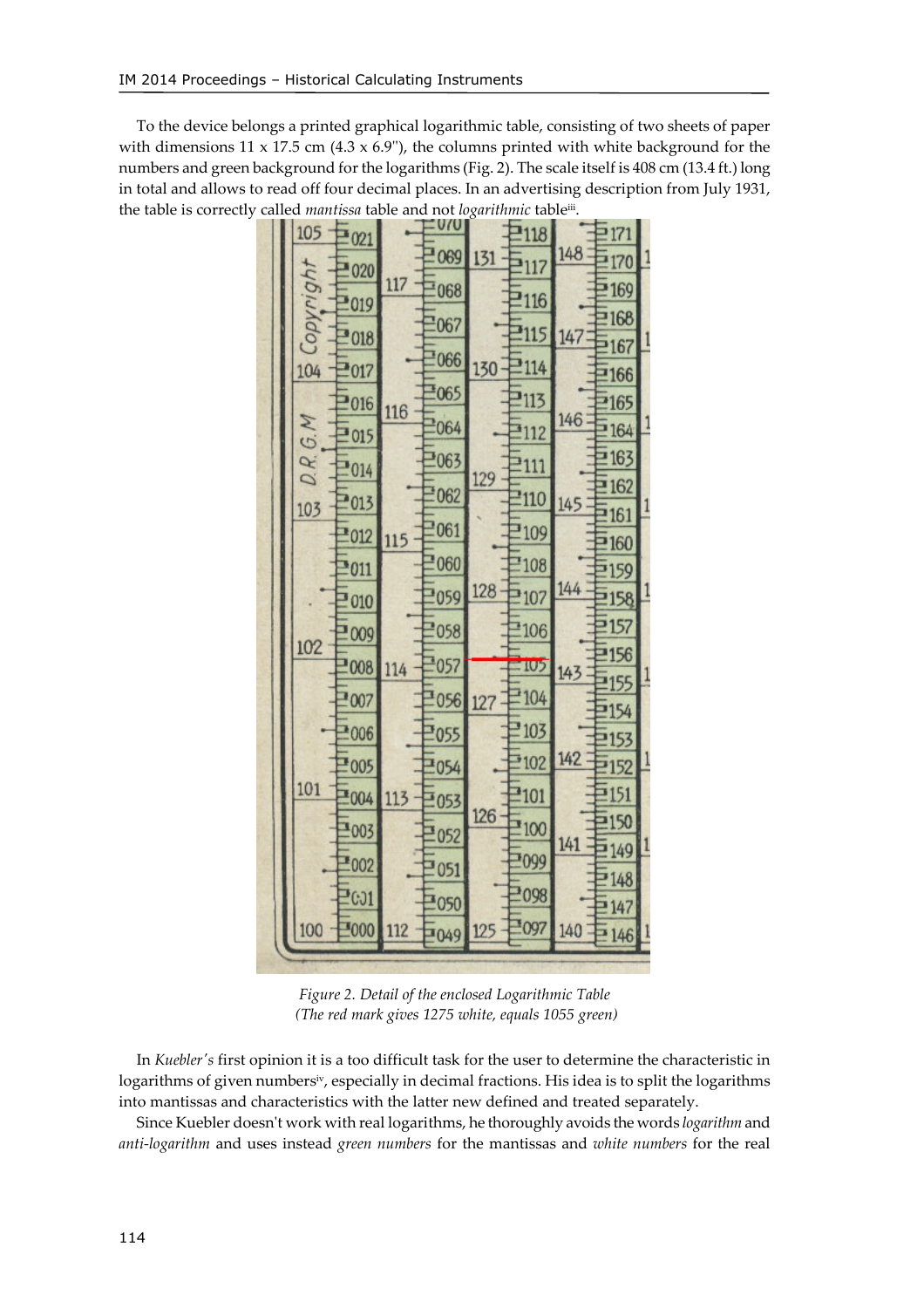numbers according to the colors of columns in the logarithmic table. Probably he uses these new words not to remind his readers of maths with logarithms at school.

To go into details with the calculating process, mantissas read from the table are added or subtracted with help of the four slots to the right of the framed area VALORECT (see Fig. 3). Thus a carry is ported to the adder for characteristics. Next the sum of mantissas is de-logarithmised with the table.

In a third step, the position of the decimal point within the result must be determined by adding or subtracting the number of digits within the product factors. In case of numbers greater than 1 the number of digits equals the numbers of digits left of the decimal point. In case of numbers less than 1 the number of digits is negative and refers to the number of zeros right of the decimal point. Written in a formula: number of digits = characteristic + 1.

A calculating example (1.893 \* 262.50 \* 0.025 / 365), taken from an instruction for use and performed in detail, may clarify the whole procedure.

We read from the table and add the green numbers 2772 (for white number 1893), 4192 (for white number 2625), 3979 (for white number 2500) and subtract green number 5623 (for white number 3650) on the reverse sidev.

The sum 5320 is a green number. Its corresponding white number, read from the mantissa table again, is 3404.

In an early design of Valorect two sliders are available for the addition of numbers of places: slot A for numbers greater than 1 and slot B for numbers less than 1 (see Fig. 3-A from an instruction for use).

In our example now we add the number of places 1 for 1.893 in slot A, 3 for 262.50 in slot A too, 0,0 for 0.025 in slot B and, subtract 3 in slot A on the reverse side for 365. One of the two small windows displays 0,0 and, having appended the intermediate result white number 3404, we get the final result 0.03404. For a result greater than 1 the other small window would display the number of places left of the decimal point.

To add 1 in slot A isn't really possible. Fig. 3-A and the red arrow there show why. The hole in the slider for digit 1 is placed at the lower end of the slot. So when the user adds a number  $n$  by moving the slider down with a stylus he really adds  $n - 1$ . On the rear side the same arrangement is used. There the user subtracts  $n + 1$ . In fact the *Valorect* adder doesn't work with number of digits, it works with characteristics. The arrangement of symbols and sliders subtracts 1 from every entered number and a complicated mechanism adds 1 to the result again.

Kuebler held several patents and property rights for his adders<sup>vi</sup>. In January 1931 he tried to obtain a patent for his Valorect, named (in free translation) "apparatus to automatically determine the number of digits in logarithmic calculations". Two months later the claim has been refused. The official in charge at patent office in Berlin argued that the new invention wouldn't be a improvement to the original invention of the slide adder. Appeals by the patent attorney couldn't change the decision. I'm not a legal expert, but having read the papers thoroughly, from a technical point of view it seems to me that the official didn't understand what Kuebler really intended.

In May 1933 Kuebler withdrew claims for the patent, and in July for the registered design of Valorect vii.

Before WW II the adder for characteristics has been demonstrably built and offered in three different designs:

- A) with two sliders for numbers greater and smaller than 1, with four signal windows (Fig. 3-A)
- B) with one result window (Fig. 3-B)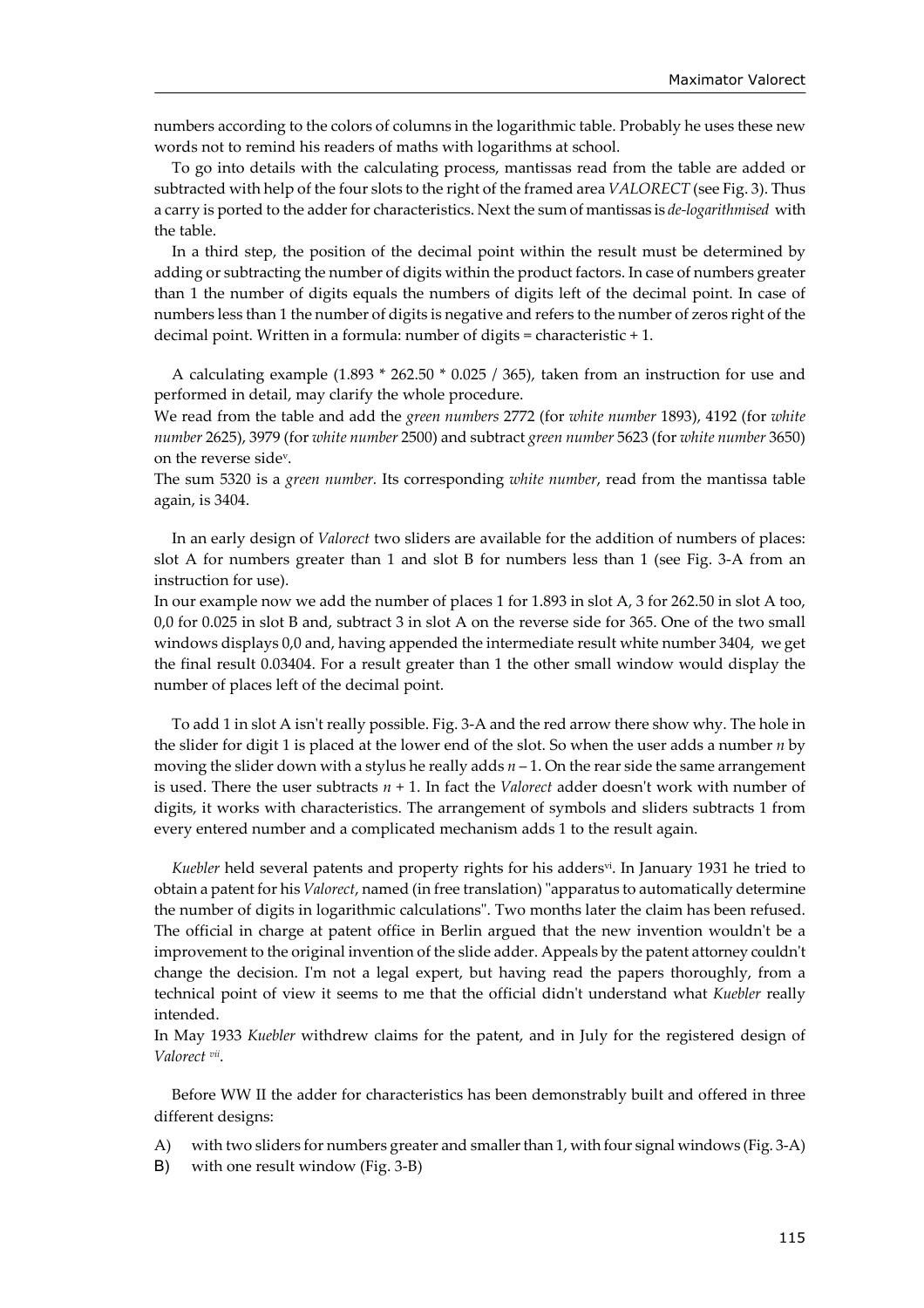C) with one result window and a slider that doesn't subtract 1 (Fig. 3-C). For this variant I don't know any instruction for use and therefore cannot definitely reconstruct its usage with respect to logarithms. I only have a substantial assumption.

A fourth design with four signal windows and one slider (comparable to Fig. 3-A, but not shown here) is mentioned in the patent claim. I don't know whether the latter variant has ever been sold.



Figure 3. Details of the Maximator Valorect

Years later but definitely before WWII the *Addiator* company offered a graphical logarithmic table, almost identical to the preceding one, with two pages too, but bigger in size. The table is named Maximator Logarithmen Tafel (M. Logarithmic Table). For me this title implies, that sometime in the following years *Carl Kuebler* dropped his idea of replacing characteristics by numbers of places and returned to genuine logarithms. Otherwise he wouldn't have used the word Logarithmen. With the return to logarithms there is no longer any need to subtract 1 and in my opinion that is the reason why Valorect adders of type Fig. 3-C were offered. The machine number on my adder of variant C is almost 400 items higher than the number on my adder variant B, a detection, that supports my assumption.

From Kuebler's daughter, who lead the company after WWII, we know that Valorect has been her father's very special hobby. At least three sold variants confirm this statement. On the other hand three variants indicate, that he got into trouble with the implementation of his idea. Besides the replacement of characteristics by the numbers of digits doesn't really simplify calculations. Maybe exactly because of that Maximator plus Valorect had only little success. Only a few adders in combination with the logarithmic table were sold<sup>viii</sup>.